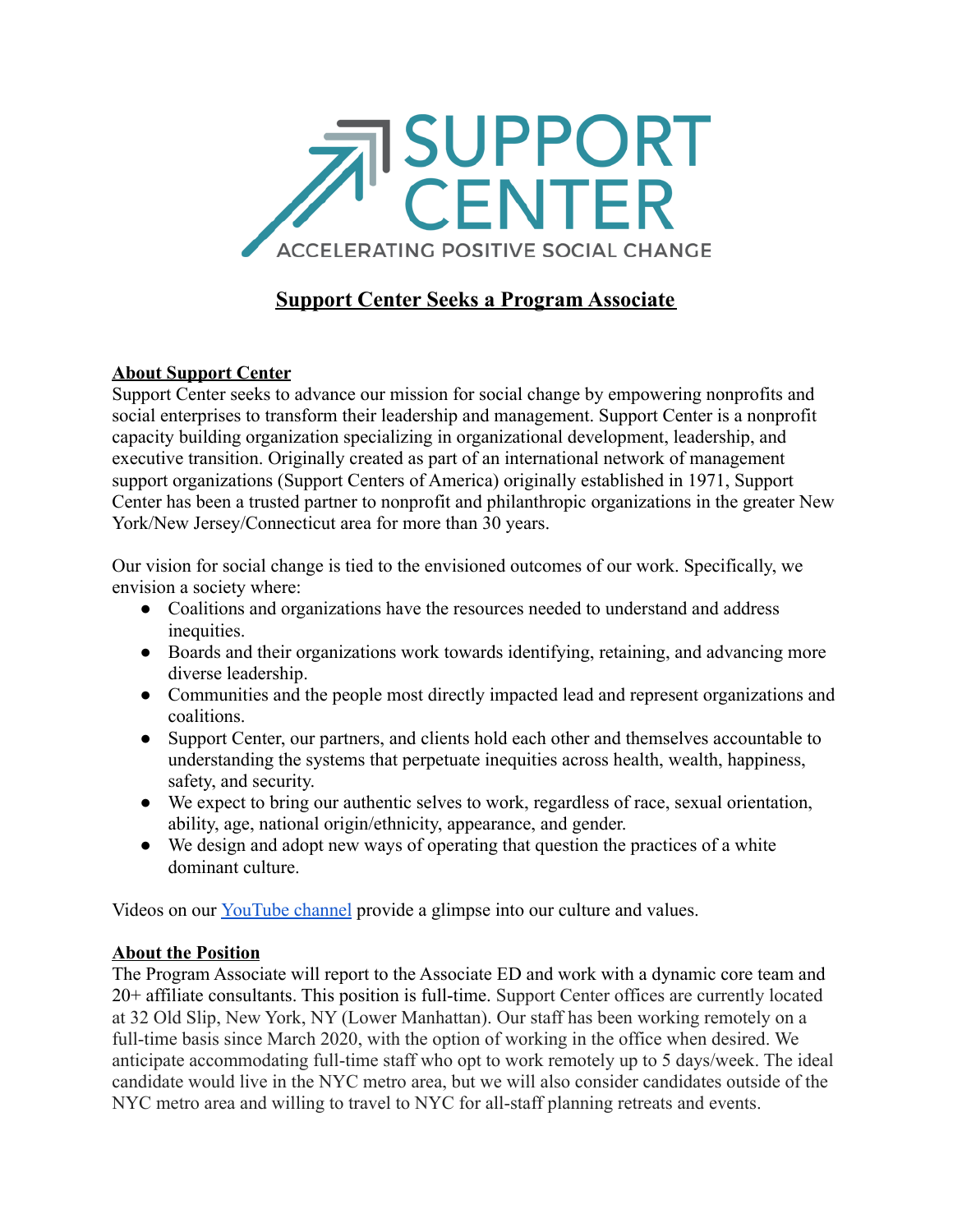Candidates are encouraged to be open-minded and discuss their geographic circumstances and flexibility in their cover letters.

The salary for this position is \$50,000. Benefits include health insurance (including vision and dental), paid leave, 15 vacation days (20 days after 3 years), 12 paid holidays, a one-month sabbatical option after 5 years, a \$1,500 professional development stipend, and retirement. Employees can also audit Support Center's numerous workshops as time permits.

### **Role and Responsibilities**

The Program Associate will work across our growing portfolio of projects focusing on contracting and project management for strategy and [management,](https://supportcenteronline.org/services/strategy-and-management/) [professional and leadership](https://supportcenteronline.org/services/professional-and-leadership-development/) [development](https://supportcenteronline.org/services/professional-and-leadership-development/) (customized training), [executive transition](https://supportcenteronline.org/services/executive-transition/), and [organizational navigation](https://supportcenteronline.org/services/organizational-navigation/) engagements, as well as communicating the impact of Support Center's work.

### *Core responsibilities will include:*

- In coordination with the Associate Executive Director and Director of Programs, manage and conduct client intakes, develop project scopes of work and write proposals and agreements
- Coordinate client and consultant contracting in coordination with the Associate ED, Director of Programs, Director of Finance & Administration, and others
- Contribute to ongoing project management across the project portfolio by conducting routine check-ins with consultants and clients
- Ensure relevant information shared by clients and consultants is documented in SalesForce in order to provide long-term and personalized client support
- Manage client data, ensure compliance around data entry, and generate Salesforce reports for meetings, grant reports, and organizational learning
- Develop and support monthly professional development learning opportunities aligned with our strategy and management and navigation practice
- Liaise with affiliate consultants, navigators and staff to collect lessons learned, bright spots and testimonials to be shared across Support Center's communications channels
- Contribute to ongoing outcomes and impact measurement with clients and overall internal program evaluation efforts in alignment with business development goals
- Support marketing and communications efforts by helping to connect with clients and develop project success stories for marketing purposes
- Spearhead Support Center special events (in conjunction with the Operations Manager), such as our annual Friendsgiving event and periodic fundraisers
- Support internal administration of assessment instruments [\(LPI](https://www.lpileadershippracticesinventory.com/?utm_source=google&utm_medium=cpc&utm_campaign=tlc_client_lead_search_institutional_us&utm_content=rsa_2_201906&gclid=EAIaIQobChMIhd_TqfHB5wIVip6zCh3n5gzREAAYASAAEgIMf_D_BwE), [iCAT](https://algorhythm.io/icat/), [CCAT\)](https://www.tccgrp.com/product/core-capacity-assessment-tool-ccat/), draft summary reports and coordinate with Program Manager(s)
- Support client projects and consultants as needed and assigned by the Associate ED, including preparing presentations, creating surveys, aggregating interview data, and conducting research.

#### *Additional responsibilities will include:*

- Ensure consistency and fidelity of client and project information/data in Salesforce
- Manage interns as needed